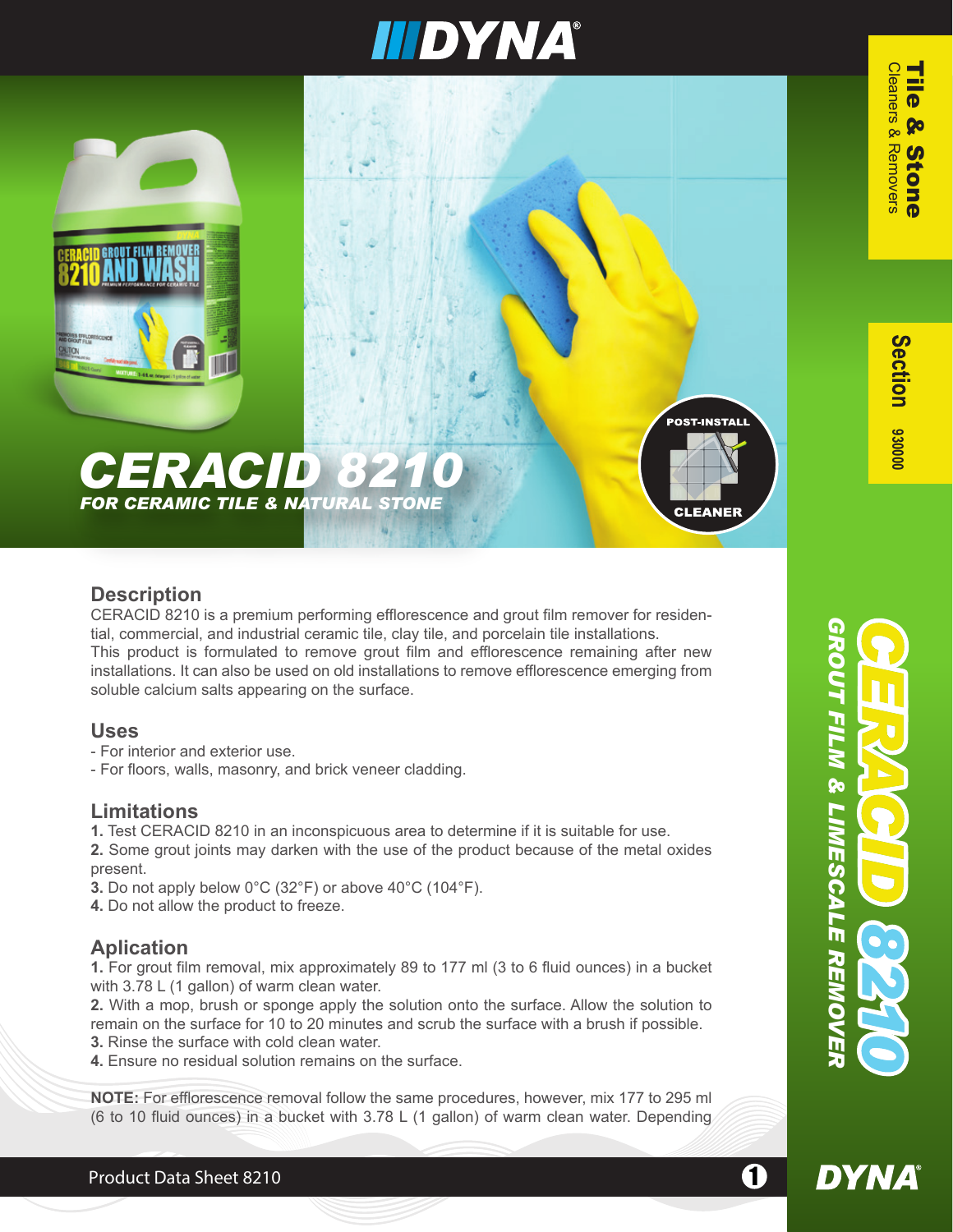### IIIDYNA®

upon the degree to which grout film and efflorescence is present a repeat application may be required.

#### **Caution**

Consult and read the SDS (Safety Data Sheet) thoroughly for this product for more safety information. Avoid direct contact with skin. If in contact with skin rinse with clean water. Avoid contact with eyes. If in contact with eyes rinse thoroughly for 15 minutes with clean water. If swallowed drink plenty of water and seek medical attention immediately. This product is acidic in nature, therefore, do not mix with any other cleaner or allow the product to come in contact with metals.

*Keep out of reach of children*

#### **Limited Warranty**

This premium quality product was designed to satisfy the user. If you are not satisfied after surface testing on a small area, please contact our technical service department immediately. NO WARRANTIES expressed or implied are offered by DYNA. The manufacturer's liability is limited to the replacement of products proven defective. The user assumes all risks and liabilities associated with the use of this product.

#### **Notice**

*DYNA* shall not be liable for incidental and consequential damages, indirectly or directly sustained, nor for any loss by application of these goods not in accordance with the printed instructions or for other than the intended use. Before using the user shall determine the suitability of the product for its intended use and the user will assume all risks and liabilities that may arise in connection therewith. *DYNA*'s liability is expressly limited to the replacement of defective goods. Any claim shall be deemed waived unless the claim is made in writing to *DYNA* within 30 days from the date it was, or reasonably should have been, discovered that the product was defective.

To acquire material and safety literature, please contact our office (*www.dyna.ca).*

Version: **1**

*We support the following organizations:*



**DYNA** 

**2 Product Data Sheet 8210**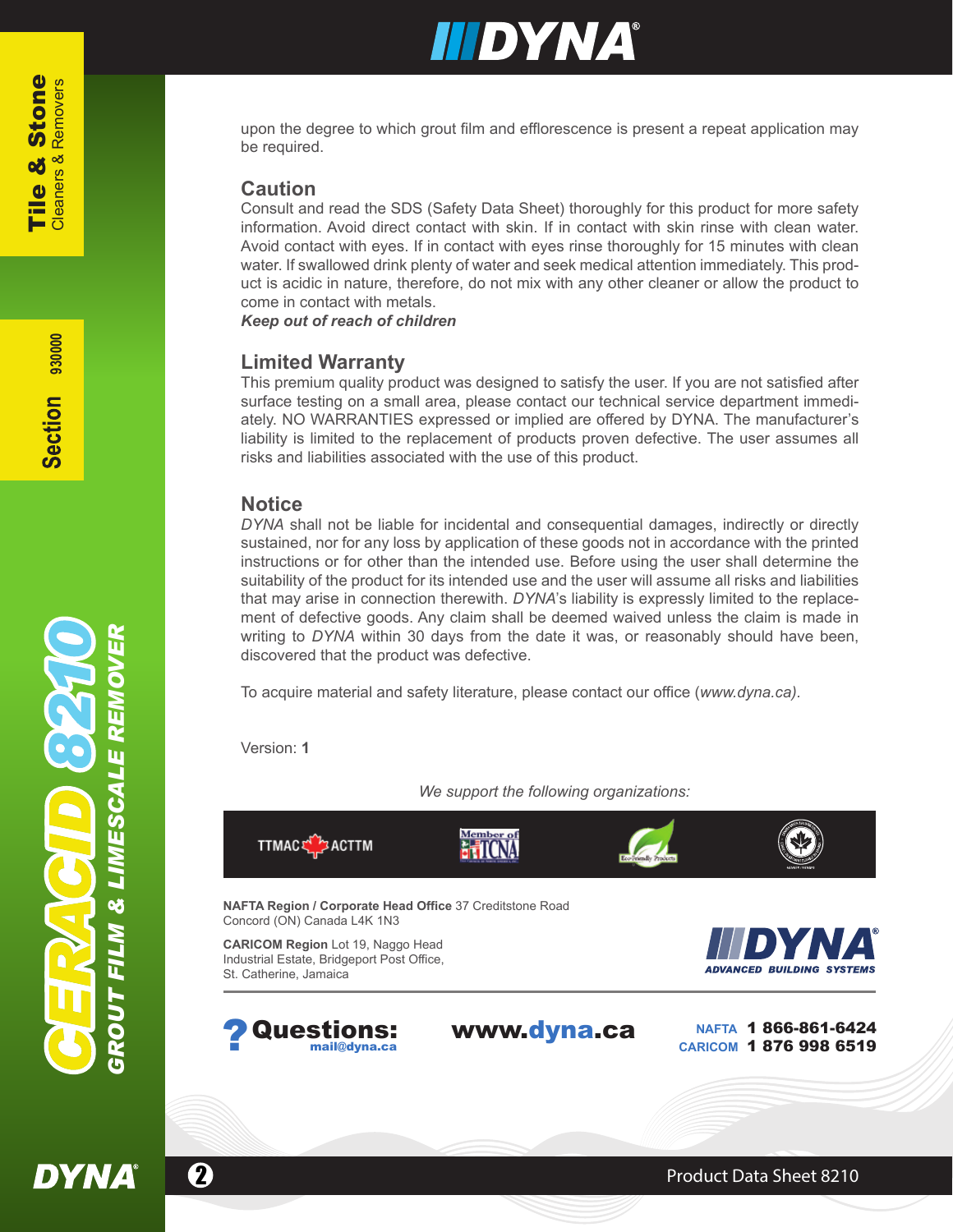## **IIIDYNA®**

# SYSTEMS ADVANCED BUILDING

Section 930000

 Cleaners & Removers Tile & Stone

**Cleaners & Removers** 

Tile

& Stone

GROUT FILM & LIMESCALE REMOVER *GROUT FILM & LIMESCALE REMOVER* **DYNA** 

8

 $\ddot{\boldsymbol{\theta}}$ 

Product Data Sheet 8210